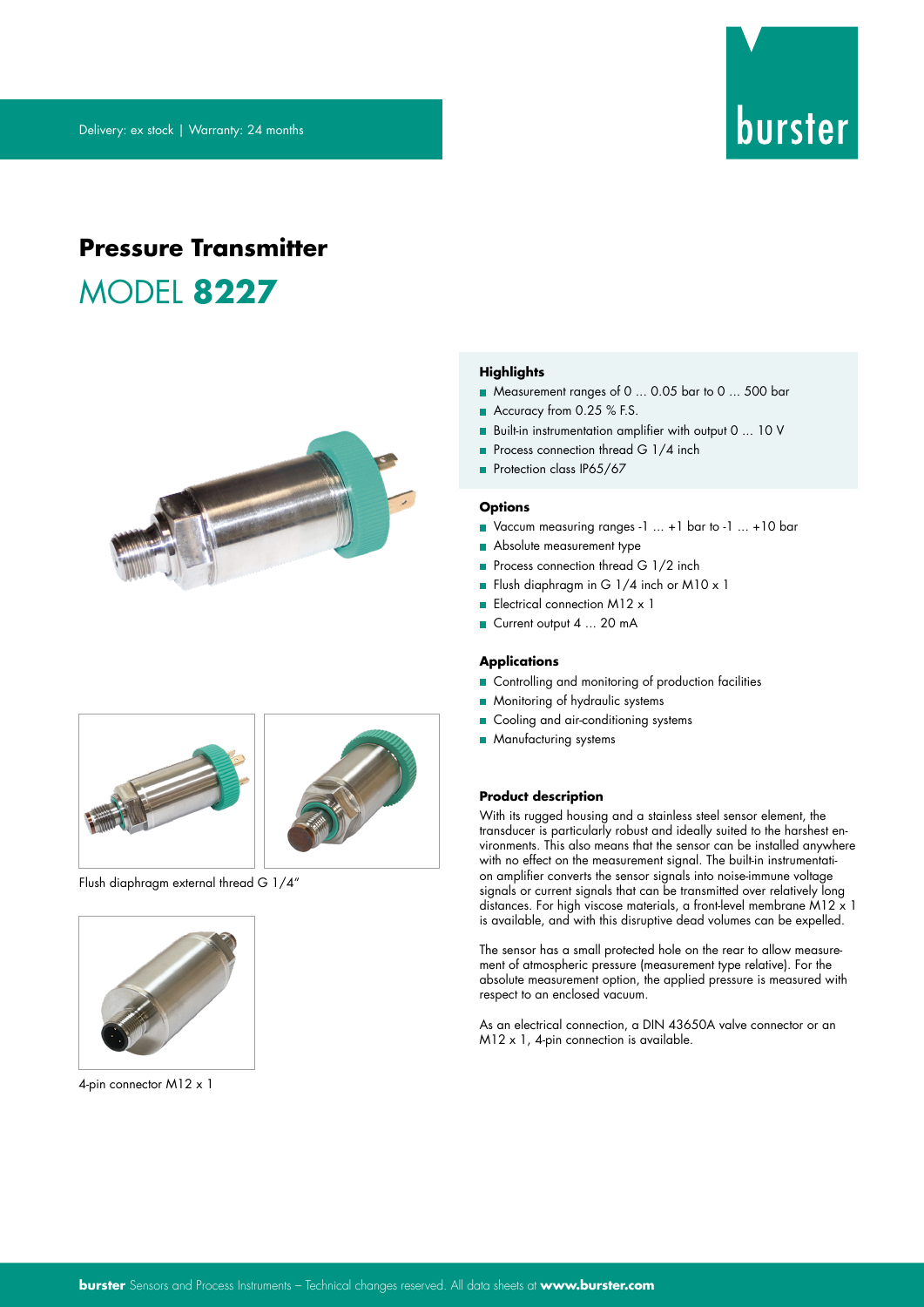## **Technical Data**

| 8227                                                                                                          |         | 4050                                                                         | 4100             | 4250                | 4500                | 5001                           | 5002                                                                                           | 5005 | 5010                                  | 5020 |  |  |
|---------------------------------------------------------------------------------------------------------------|---------|------------------------------------------------------------------------------|------------------|---------------------|---------------------|--------------------------------|------------------------------------------------------------------------------------------------|------|---------------------------------------|------|--|--|
| Measuring range [bar]<br>from $0$                                                                             |         | 0.05                                                                         | 0.1              | 0.25                | 0.5                 | 1                              | 2                                                                                              | 5    | 10                                    | 20   |  |  |
| <b>Accuracy</b>                                                                                               |         |                                                                              |                  |                     |                     |                                |                                                                                                |      |                                       |      |  |  |
| Measurement accuracy<br>(Combined error consisting of<br>non-linearity, hysteresis and<br>non-repeatability): |         |                                                                              |                  |                     |                     |                                | $\leq \pm 0.25$ % F.S. relative, $\leq \pm 0.5$ % F.S. absolute                                |      |                                       |      |  |  |
| Dead volume at<br>restored diaphragm                                                                          |         |                                                                              |                  |                     |                     | $0.5 \text{ cm}^3$             |                                                                                                |      |                                       |      |  |  |
| Temperature effect<br>on zero signal                                                                          |         |                                                                              |                  |                     |                     | $±0.02$ % F.S./K               |                                                                                                |      |                                       |      |  |  |
| Temperature effect<br>on characteristic value                                                                 |         |                                                                              | $±0.02$ % F.S./K |                     |                     |                                |                                                                                                |      |                                       |      |  |  |
| <b>Electrical values</b>                                                                                      |         |                                                                              |                  |                     |                     |                                |                                                                                                |      |                                       |      |  |  |
| Excitation voltage<br>Voltage output 10 V                                                                     |         |                                                                              |                  |                     |                     | 15  30 V DC                    |                                                                                                |      |                                       |      |  |  |
| <b>Excitation voltage</b><br>Voltage output 5 V,<br>420mA                                                     |         |                                                                              |                  |                     |                     | 10  30 V DC                    |                                                                                                |      |                                       |      |  |  |
| Current consumption<br>Voltage output                                                                         |         |                                                                              |                  |                     |                     | $< 13 \text{ mA}$              |                                                                                                |      |                                       |      |  |  |
| Current consumption<br>Current output                                                                         |         |                                                                              |                  |                     |                     | $<$ 32 mA                      |                                                                                                |      |                                       |      |  |  |
| Cut-off frequency                                                                                             |         |                                                                              |                  |                     |                     | (-3dB) 250 Hz                  |                                                                                                |      |                                       |      |  |  |
| Reaction time                                                                                                 |         |                                                                              |                  |                     |                     | (1090 % F.S.) < 1 ms           |                                                                                                |      |                                       |      |  |  |
| Load resistance                                                                                               |         |                                                                              |                  |                     |                     | max. 750 $\Omega$ at 30 V DC   |                                                                                                |      |                                       |      |  |  |
| Insulation resistance                                                                                         |         |                                                                              |                  |                     |                     | $> 1000$ M $\Omega$ at 50 V DC |                                                                                                |      |                                       |      |  |  |
| <b>Environmental conditions</b>                                                                               |         |                                                                              |                  |                     |                     |                                |                                                                                                |      |                                       |      |  |  |
| Rated temperature<br>range                                                                                    |         |                                                                              |                  |                     |                     | $-10 °C  +85 °C$               |                                                                                                |      |                                       |      |  |  |
| Operating temperature                                                                                         |         |                                                                              |                  | $-20 °C  +85 °C$    |                     |                                |                                                                                                |      | -40 °C  +105 °C                       |      |  |  |
| <b>Mechanical values</b>                                                                                      |         |                                                                              |                  |                     |                     |                                |                                                                                                |      |                                       |      |  |  |
| Overpressure limit                                                                                            |         |                                                                              |                  | 400 % over capacity |                     |                                |                                                                                                |      | 100 % over capacity                   |      |  |  |
| Burst pressure                                                                                                |         |                                                                              |                  |                     | 900 % over capacity |                                |                                                                                                |      | 300 % over capacity,<br>max. 1200 bar |      |  |  |
| Size                                                                                                          |         |                                                                              |                  | A                   |                     |                                |                                                                                                |      | B                                     |      |  |  |
| Dynamic performance                                                                                           |         |                                                                              |                  |                     |                     | recommended: 70 % F.S.         |                                                                                                |      |                                       |      |  |  |
| Mechanical shock                                                                                              |         |                                                                              |                  |                     |                     |                                | 100 g/1 ms according to IEC 68-2-6, Vibration: max. 20 g at 15-2000 Hz according to IEC 68-2-6 |      |                                       |      |  |  |
| Protection class<br>(EN 60529)                                                                                |         |                                                                              |                  |                     |                     |                                | IP65, with connector $M12 \times 1$ : IP67                                                     |      |                                       |      |  |  |
| <b>Mounting</b>                                                                                               |         |                                                                              |                  |                     |                     |                                |                                                                                                |      |                                       |      |  |  |
| Mounting torque                                                                                               | $[N*m]$ | 3                                                                            |                  |                     |                     |                                |                                                                                                |      |                                       |      |  |  |
| <b>Other</b>                                                                                                  |         |                                                                              |                  |                     |                     |                                |                                                                                                |      |                                       |      |  |  |
| Material measuring<br>chamber                                                                                 |         | stainless steel AISI 430 F<br>stainless steel AISI 316, AISI 304, NBR, Viton |                  |                     |                     |                                |                                                                                                |      |                                       |      |  |  |
| Material housing                                                                                              |         |                                                                              |                  |                     |                     |                                | stainless steel AISI 304, Nylon 66F35VO                                                        |      |                                       |      |  |  |
| Weight                                                                                                        | [kg]    |                                                                              |                  |                     |                     | 0.11                           |                                                                                                |      |                                       |      |  |  |

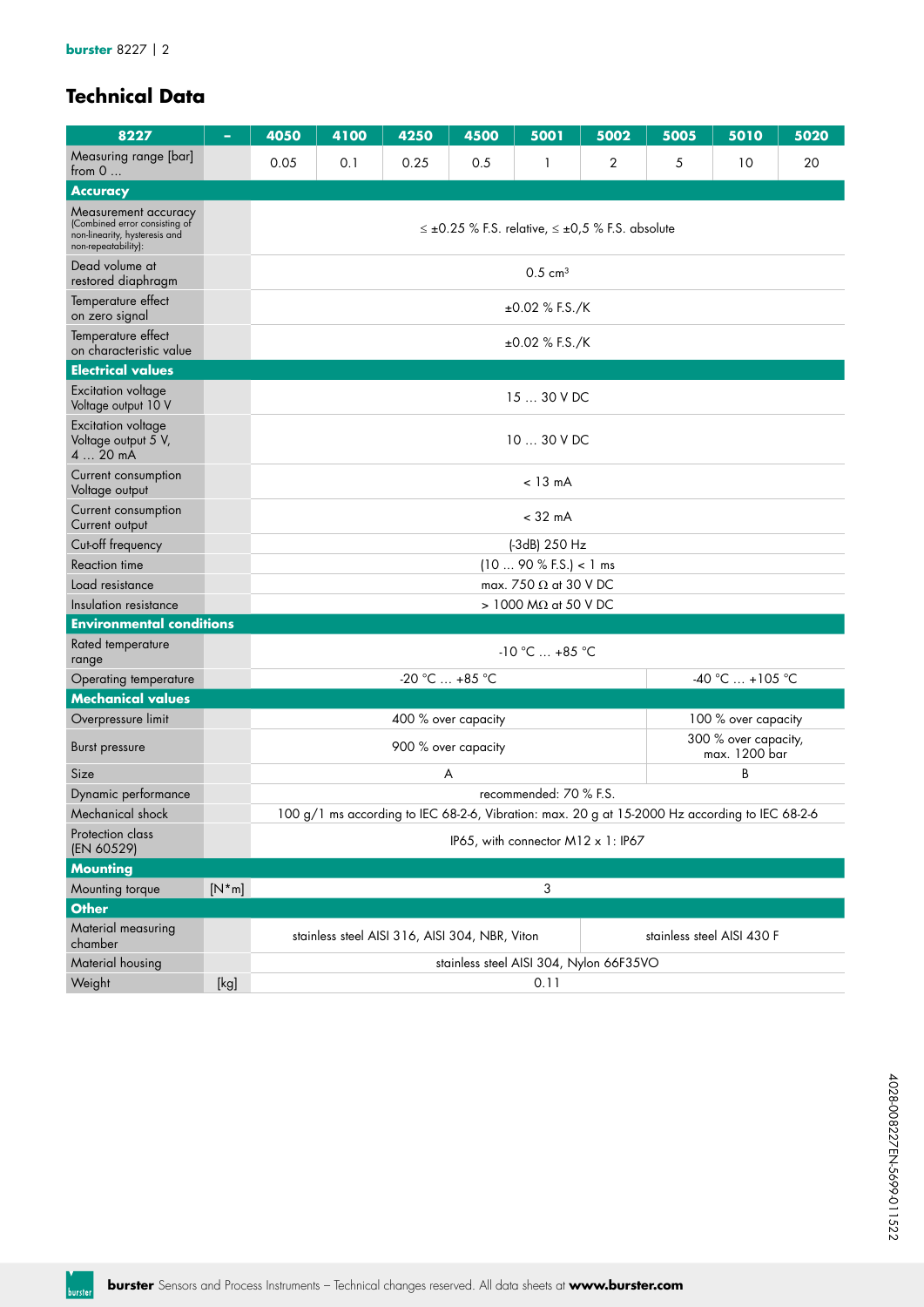## **Technical Data**

| 8227                                                                                                          | ۰       | 5030                       | 5050    | 5100                                                                                           | 5200                         | 5350 | 5500 |  |  |  |  |  |  |
|---------------------------------------------------------------------------------------------------------------|---------|----------------------------|---------|------------------------------------------------------------------------------------------------|------------------------------|------|------|--|--|--|--|--|--|
| Measuring range [bar]<br>from $0$                                                                             |         | 30                         | 50      | 100                                                                                            | 200                          | 350  | 500  |  |  |  |  |  |  |
| <b>Accuracy</b>                                                                                               |         |                            |         |                                                                                                |                              |      |      |  |  |  |  |  |  |
| Measurement accuracy<br>(Combined error consisting of<br>non-linearity, hysteresis and<br>non-repeatability): |         |                            |         | $\leq \pm 0.25$ % F.S. relative, $\leq \pm 0.5$ % F.S. absolute                                |                              |      |      |  |  |  |  |  |  |
| Dead volume at<br>restored diaphragm                                                                          |         |                            |         | $0.5 \text{ cm}^3$                                                                             |                              |      |      |  |  |  |  |  |  |
| Temperature effect<br>on zero signal                                                                          |         |                            |         | $\pm 0.02$ % F.S./K                                                                            |                              |      |      |  |  |  |  |  |  |
| Temperature effect<br>on characteristic value                                                                 |         | $\pm 0.02$ % F.S./K        |         |                                                                                                |                              |      |      |  |  |  |  |  |  |
| <b>Electrical values</b>                                                                                      |         |                            |         |                                                                                                |                              |      |      |  |  |  |  |  |  |
| Excitation voltage<br>Voltage output 10 V                                                                     |         |                            | 1530VDC |                                                                                                |                              |      |      |  |  |  |  |  |  |
| Excitation voltage<br>Voltage output 5 V,<br>4  20 mA                                                         |         |                            |         | 10  30 V DC                                                                                    |                              |      |      |  |  |  |  |  |  |
| Current consumption<br>Voltage output                                                                         |         |                            |         | $< 13 \text{ mA}$                                                                              |                              |      |      |  |  |  |  |  |  |
| Current consumption<br>Current output                                                                         |         |                            |         | $<$ 32 mA                                                                                      |                              |      |      |  |  |  |  |  |  |
| Cut-off frequency                                                                                             |         |                            |         | (-3dB) 250 Hz                                                                                  |                              |      |      |  |  |  |  |  |  |
| <b>Reaction time</b>                                                                                          |         |                            |         | (10 90 % F.S.) < 1 ms                                                                          |                              |      |      |  |  |  |  |  |  |
| Load resistance                                                                                               |         |                            |         |                                                                                                | max. 750 $\Omega$ at 30 V DC |      |      |  |  |  |  |  |  |
| Insulation resistance                                                                                         |         |                            |         | $> 1000$ M $\Omega$ at 50 V DC                                                                 |                              |      |      |  |  |  |  |  |  |
| <b>Environmental conditions</b>                                                                               |         |                            |         |                                                                                                |                              |      |      |  |  |  |  |  |  |
| Rated temperature<br>range                                                                                    |         |                            |         | $-10 °C  +85 °C$                                                                               |                              |      |      |  |  |  |  |  |  |
| Operating temperature                                                                                         |         |                            |         | $-40 °C  +105 °C$                                                                              |                              |      |      |  |  |  |  |  |  |
| <b>Mechanical values</b>                                                                                      |         |                            |         |                                                                                                |                              |      |      |  |  |  |  |  |  |
| Overpressure limit                                                                                            |         |                            |         | 100 % of capacity                                                                              |                              |      |      |  |  |  |  |  |  |
| Burst pressure                                                                                                |         |                            |         | 300 % over capacity, max. 1200 bar                                                             |                              |      |      |  |  |  |  |  |  |
| Size                                                                                                          |         |                            |         |                                                                                                | В                            |      |      |  |  |  |  |  |  |
| Dynamic performance                                                                                           |         |                            |         | recommended: 70 % F.S.                                                                         |                              |      |      |  |  |  |  |  |  |
| Mechanical shock                                                                                              |         |                            |         | 100 g/1 ms according to IEC 68-2-6, Vibration: max. 20 g at 15-2000 Hz according to IEC 68-2-6 |                              |      |      |  |  |  |  |  |  |
| Protection class<br>(EN 60529)                                                                                |         |                            |         | IP65, with connector M12 x 1: IP67                                                             |                              |      |      |  |  |  |  |  |  |
| <b>Mounting</b>                                                                                               |         |                            |         |                                                                                                |                              |      |      |  |  |  |  |  |  |
| Mounting torque                                                                                               | $[N*m]$ |                            |         |                                                                                                | 3                            |      |      |  |  |  |  |  |  |
| <b>Other</b>                                                                                                  |         |                            |         |                                                                                                |                              |      |      |  |  |  |  |  |  |
| Material measuring<br>chamber                                                                                 |         | stainless steel AISI 430 F |         |                                                                                                |                              |      |      |  |  |  |  |  |  |
| Material housing                                                                                              |         |                            |         | stainless steel AISI 304, Nylon 66F35VO                                                        |                              |      |      |  |  |  |  |  |  |
| Weight                                                                                                        | [kg]    |                            |         | 0.11                                                                                           |                              |      |      |  |  |  |  |  |  |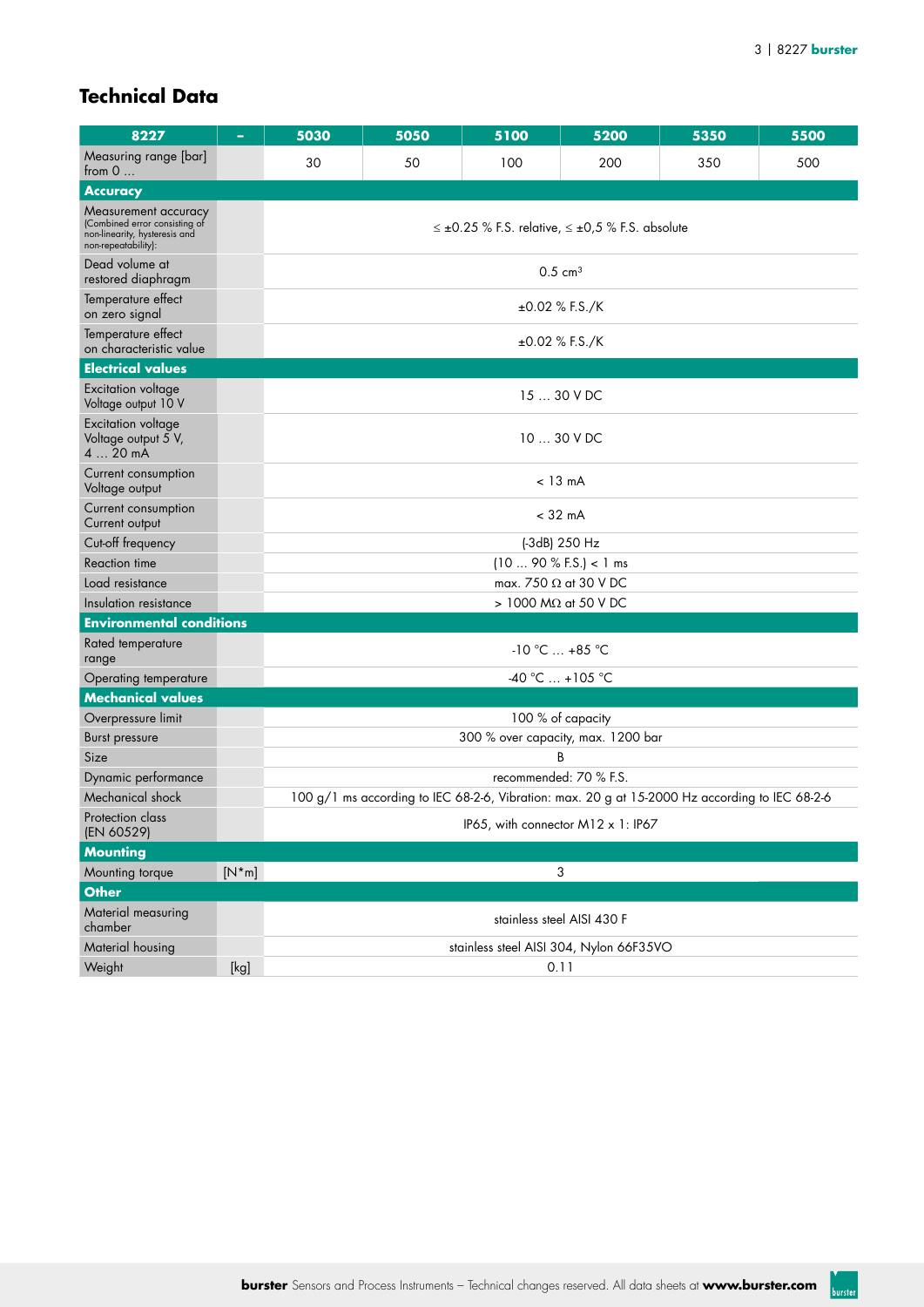



**Size A:** L 82 mm, Ø D 22 mm; **Size B:** L 72 mm, Ø D 26.5 mm **Size in connection with option absolute messend (-V2xxx) always A Size in connection with option -1 bar (-V3xxx) always B Size in connection with option front flush (-Vxxx1) always B**



For detailed dimensions, you can find the CAD data of the sensor on our website www.burster.de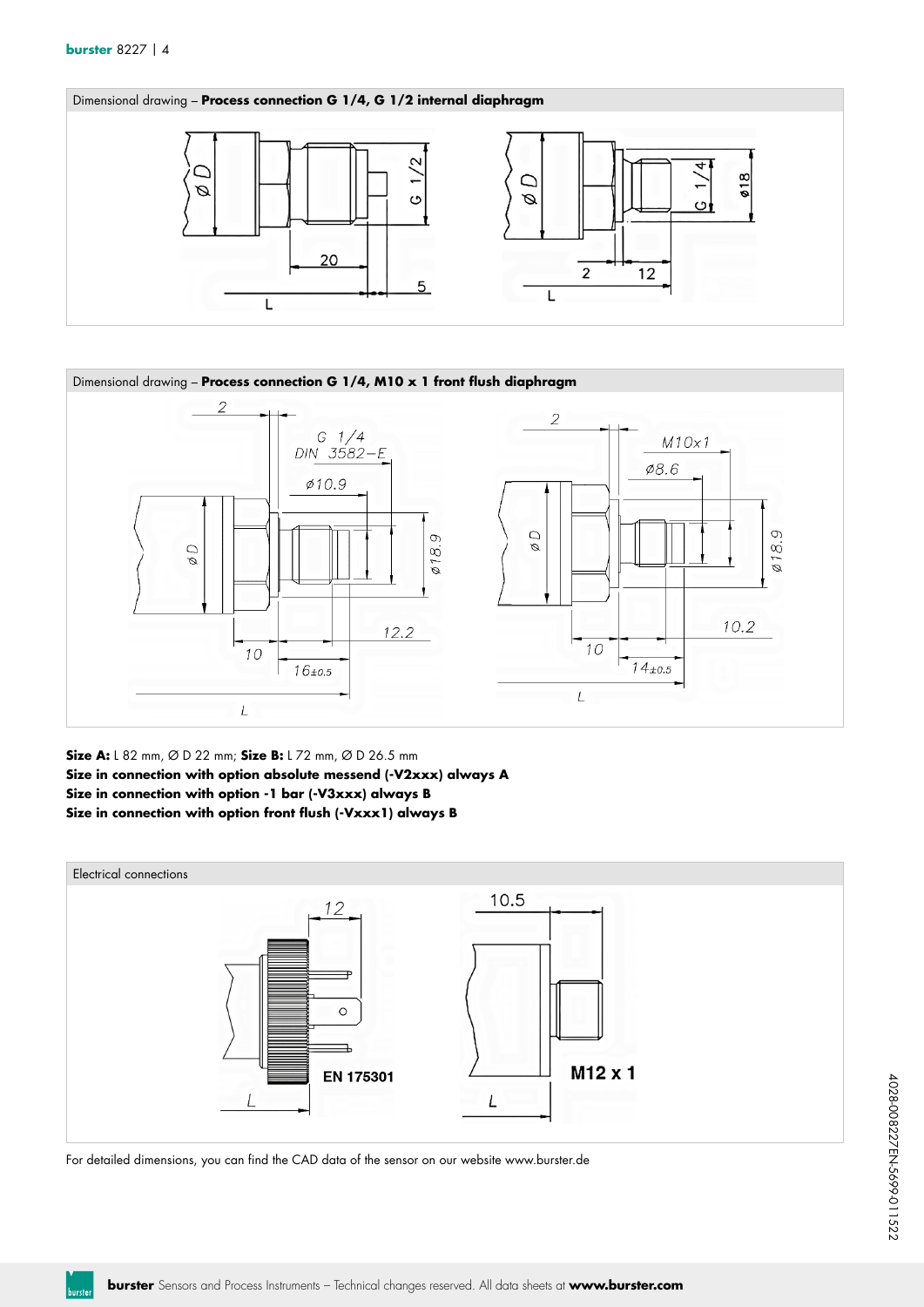#### **Electrical connections**



| <b>Connection setting</b> |                     |                |
|---------------------------|---------------------|----------------|
| Pin                       | voltage output      | current output |
|                           | Signal +            | $connection +$ |
| 2                         | common ground (GND) | connection -   |
| 3                         | power +             | NC.            |
| 4/E                       | housing             | housing        |

#### **Accessories**

| Bestellbezeichnung |                                                                                           |
|--------------------|-------------------------------------------------------------------------------------------|
| 99654-000C-0090030 | Connecting cable with coupling plug EN 175301, 3m, open cable ends                        |
| 9900-K304          | Connecting cable with coupling plug M12 x 1,5m, open cable ends                           |
| 99209-654B-0090030 | Connecting cable with coupling plug EN175301 and Sub-D 9-pin, 3m, suitable for 7281, 9311 |
| 9900-V654          | Mating connector coupling plug EN 175301 (included in scope of delivery)                  |
| 9900-V624          | Mating connector coupling plug M12 x 1, series 713 (included in scope of delivery)        |
| 8200-Z001          | Sealing ring or $1/4$ " connection                                                        |

## **Calibration**

| Test and calibration certificate           |                                                                                                                                                                                                                                                                                    |  |  |  |  |  |  |  |
|--------------------------------------------|------------------------------------------------------------------------------------------------------------------------------------------------------------------------------------------------------------------------------------------------------------------------------------|--|--|--|--|--|--|--|
| Included in scope of<br>delivery of sensor | Amongst other data, includes figures for zero point, full-scale output and calibration offset                                                                                                                                                                                      |  |  |  |  |  |  |  |
|                                            | Standard factory calibration certificate for load cells or measurement chains (WKS)                                                                                                                                                                                                |  |  |  |  |  |  |  |
| Optionally available                       | Our standard factory calibration certificate includes 11 measurement points, starting at zero, spread evenly<br>in 20% steps over the full measuring range, for increasing and decreasing pressure.                                                                                |  |  |  |  |  |  |  |
|                                            | Special factory calibration certificate for load cells or measurement chains (WKS)                                                                                                                                                                                                 |  |  |  |  |  |  |  |
| On request                                 | We are happy to calibrate sensors and measurement chains to the customer's specification.                                                                                                                                                                                          |  |  |  |  |  |  |  |
|                                            | DAkkS-Kalibrierschein für Sensoren und Messketten (DKD)                                                                                                                                                                                                                            |  |  |  |  |  |  |  |
| Optionally available                       | Our DAkkS-certified calibration laboratory provides calibration certificates to DIN EN ISO 376. The cali-<br>bration certificate includes 21 measurement points, starting at zero, spread evenly in 10% steps over the<br>measuring range, for increasing and decreasing pressure. |  |  |  |  |  |  |  |